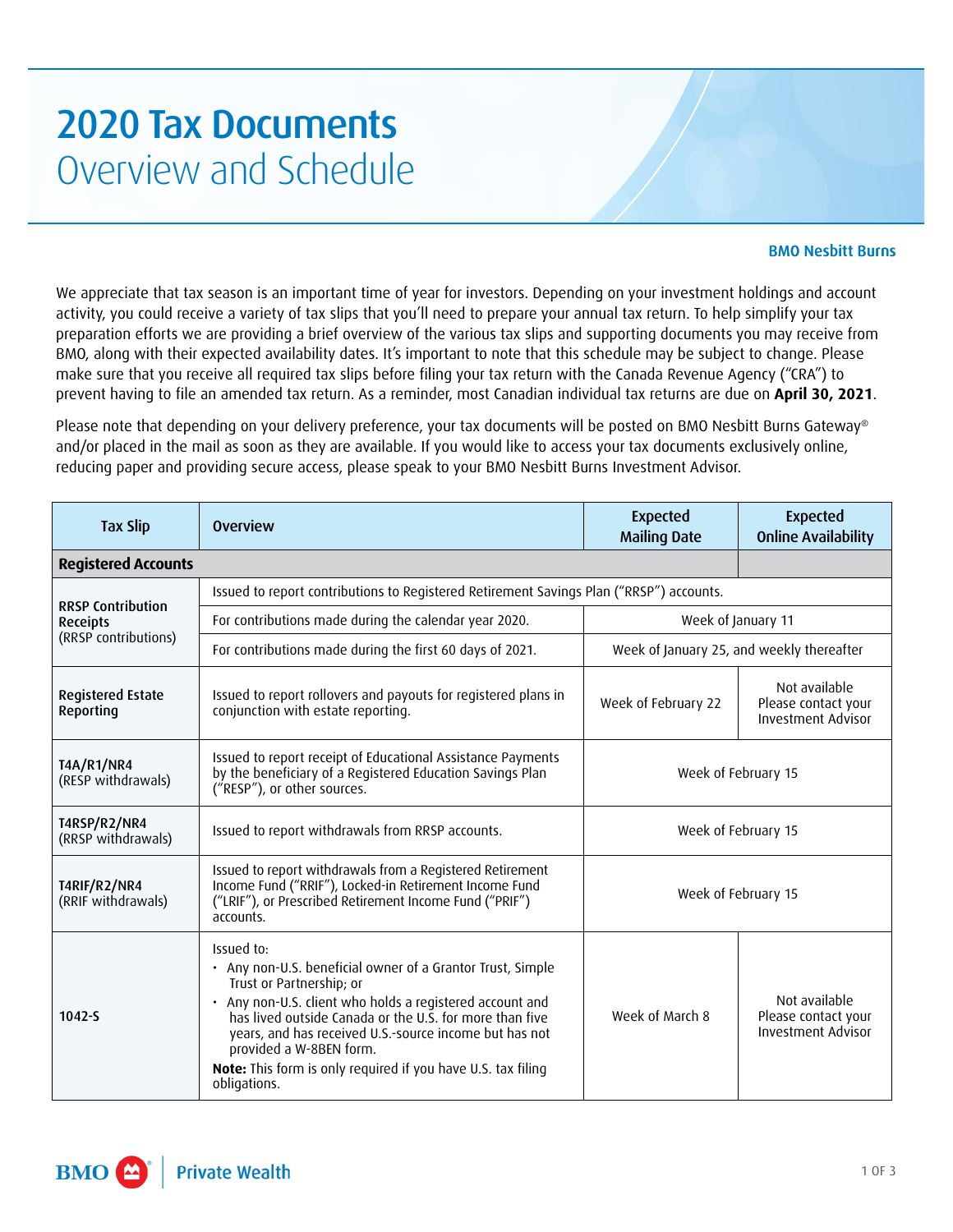| <b>Tax slip</b>                                       | <b>Overview</b>                                                                                                                                                                                                                                                                                                                                                                                                                                                               | <b>Expected</b><br><b>Mailing Date</b>                                                                                                                                               | <b>Expected</b><br><b>Online Availability</b>                     |  |  |
|-------------------------------------------------------|-------------------------------------------------------------------------------------------------------------------------------------------------------------------------------------------------------------------------------------------------------------------------------------------------------------------------------------------------------------------------------------------------------------------------------------------------------------------------------|--------------------------------------------------------------------------------------------------------------------------------------------------------------------------------------|-------------------------------------------------------------------|--|--|
| <b>Non-registered Accounts</b>                        |                                                                                                                                                                                                                                                                                                                                                                                                                                                                               |                                                                                                                                                                                      |                                                                   |  |  |
| <b>T5/R3/NR4</b><br>(Investment income)               | Issued to report investment income earned during the year<br>from stocks, bonds, or interest on any credit balances.                                                                                                                                                                                                                                                                                                                                                          | Week of February 22                                                                                                                                                                  | Week of February 22                                               |  |  |
| <b>Trading Summary</b>                                | Issued to report all security trading activity in your account for<br>the calendar year.                                                                                                                                                                                                                                                                                                                                                                                      | Week of February 22                                                                                                                                                                  | Week of February 22                                               |  |  |
| Reminder:<br>Pending Tax<br>Documents                 | A reminder is issued in February to advise that you may<br>receive additional tax slips for split share corporations,<br>income trusts, exchange-traded funds ("ETFs"), and/or limited<br>partnerships later in the tax season.                                                                                                                                                                                                                                               | Week of February 22                                                                                                                                                                  | Week of February 22                                               |  |  |
| <b>T5/R3/NR4</b><br>(Additional investment<br>income) | Issued to report income allocations from split share<br>corporations.                                                                                                                                                                                                                                                                                                                                                                                                         | Week of February 22                                                                                                                                                                  |                                                                   |  |  |
| <b>Realized Gain and</b><br>Loss Report               | Lists all securities sold in an account during the calendar year.                                                                                                                                                                                                                                                                                                                                                                                                             | Week of March 15                                                                                                                                                                     | Week of March 8                                                   |  |  |
| <b>Foreign Securities</b><br>Report                   | Lists any foreign assets, by country, in support of T1135 filing<br>requirements with the CRA.                                                                                                                                                                                                                                                                                                                                                                                | Week of March 15                                                                                                                                                                     | Week of January 25                                                |  |  |
| <b>Fee Letter</b>                                     | Details fees paid during the calendar year for any accounts<br>in BMO Nesbitt Burns' fee for advice programs or BMO<br>SmartFolio accounts.                                                                                                                                                                                                                                                                                                                                   | Week of March 15                                                                                                                                                                     | Week of January 25                                                |  |  |
| T3/R16/NR4<br>(Trust and mutual fund<br>income)       | Issued to report income on investments held in income trusts,<br>ETFs, or capital trusts.<br>Note: Tax slips for mutual funds are issued directly by the<br>respective mutual fund companies.                                                                                                                                                                                                                                                                                 | Week of March 29<br>Tax slips for issuers who do not supply the<br>necessary information in time will be mailed and<br>made available online as soon as possible after<br>this date. |                                                                   |  |  |
| T5013/R15<br>(Limited partnership<br>income)          | Issued to report the allocation of a limited partnership's<br>income among the Canadian resident partners.<br>Note: The Saskatchewan Mineral Exploration Tax Credit ("SK-<br>METC") is issued to Saskatchewan taxpayers who invest in<br>eligible flow-through shares issued by mining or exploration<br>companies.                                                                                                                                                           |                                                                                                                                                                                      |                                                                   |  |  |
| <b>U.S. Reporting</b>                                 |                                                                                                                                                                                                                                                                                                                                                                                                                                                                               |                                                                                                                                                                                      |                                                                   |  |  |
| <b>U.S Reporting</b><br>(U.S. source income)          | IRS forms are only issued to U.S. persons holding TFSAs,<br>or to undocumented U.S. persons holding non-registered<br>accounts, and may include the following:<br>• 1099-INT - reportable interest paid to U.S. persons subject<br>to U.S. tax laws;<br>• 1099-DIV - reportable dividends paid to U.S. persons<br>subject to U.S. tax laws; and<br>• 1099B - proceeds of dispositions - only issued to an<br>individual U.S. person holding the account types noted<br>above. | Week of January 18                                                                                                                                                                   | Not available<br>Please contact your<br><b>Investment Advisor</b> |  |  |